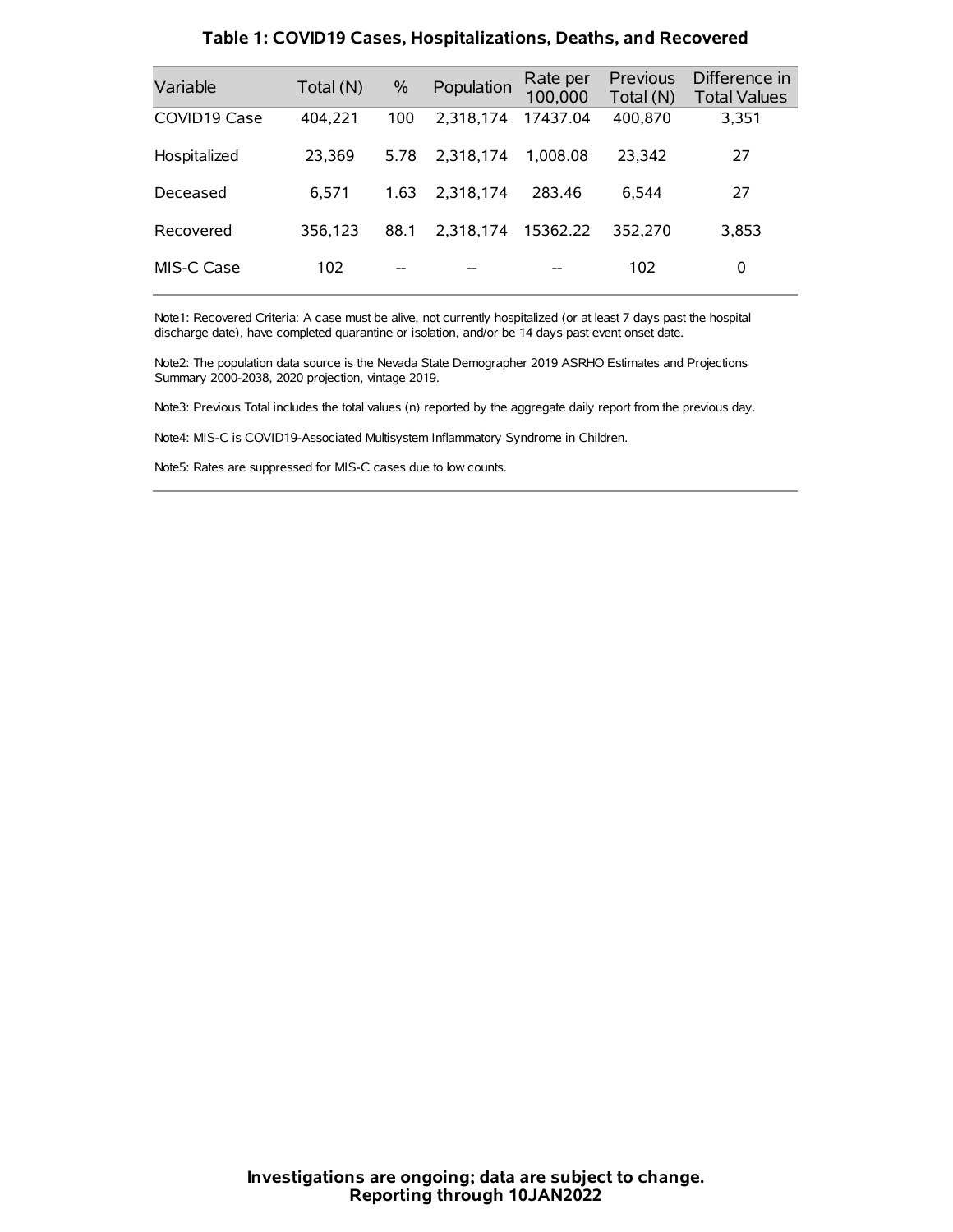# **Table 2: COVID19 Cases**

| Variable                     | Outcome                           | $\mathsf{N}$ | $\%$ | Population | Rate per<br>100,000 |
|------------------------------|-----------------------------------|--------------|------|------------|---------------------|
| Age Categories               | Aged 4 or less                    | 9591         | 2.37 | 149,165    | 6429.8              |
|                              | Aged 5 to 17                      | 46374        | 11.5 | 406,595    | 11405               |
|                              | Aged 18 to 24                     | 48599        | 12.0 | 216,762    | 22420               |
|                              | Aged 25 to 49                     | 184167       | 45.6 | 803,732    | 22914               |
|                              | Aged 50 to 64                     | 74678        | 18.5 | 423,461    | 17635               |
|                              | Aged 64+                          | 40696        | 10.1 | 318,459    | 12779               |
|                              | Unknown                           | 116          | 0.03 |            |                     |
| <b>Birth Sex</b>             | Female                            | 208496       | 51.6 | 1,160,285  | 17969               |
|                              | Male                              | 192648       | 47.7 | 1,157,889  | 16638               |
|                              | Unknown                           | 3077         | 0.76 |            |                     |
| Race/Ethnicity               | Hispanic                          | 118235       | 29.3 | 763,053    | 15495               |
|                              | White                             | 105410       | 26.1 | 1,006,929  | 10468               |
|                              | <b>Black</b>                      | 38267        | 9.47 | 262,671    | 14568               |
|                              | Asian or Pacific Islander         | 31712        | 7.85 | 270,209    | 11736               |
|                              | American Indian, Eskimo, or Aleut | 582          | 0.14 | 15,311     | 3801.1              |
|                              | Other                             | 28871        | 7.14 |            |                     |
|                              | Unknown                           | 81144        | 20.1 |            |                     |
| Underlying Medical Condition | Yes                               | 69073        | 17.1 |            |                     |
|                              | No/Unknown                        | 335148       | 82.9 |            |                     |

Note1: Breakdown of Race is exlusively non-Hispanic.

Note2: Underlying Medical Condition is any identified health condition.

Note3: The population data source is the Nevada State Demographer 2019 ASRHO Estimates and Projections Summary 2000-2038, 2020 projection, vintage 2019.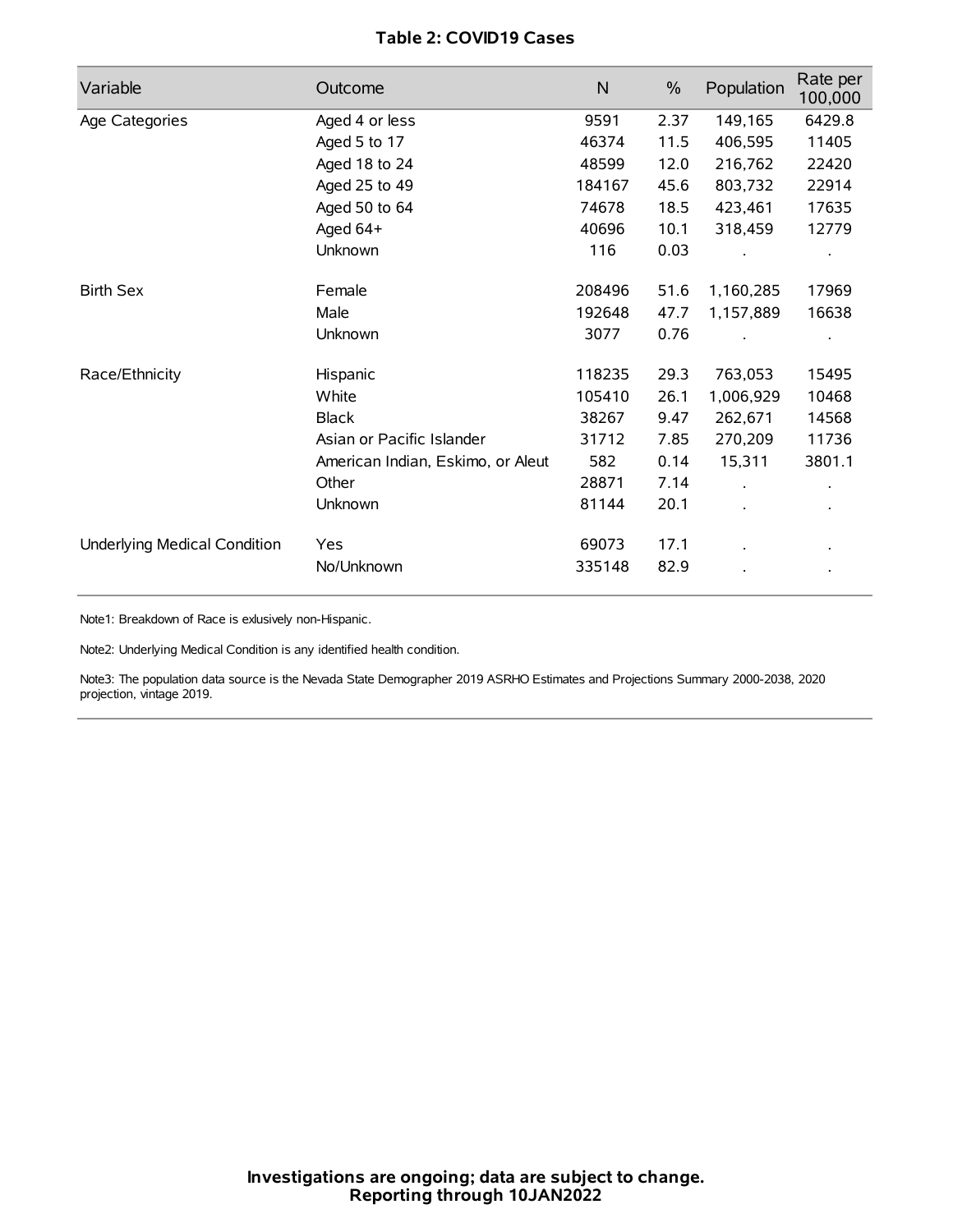| Variable         | Outcome                           | $\mathsf{N}$ | $\%$ | Population | Rate per<br>100,000 |
|------------------|-----------------------------------|--------------|------|------------|---------------------|
| Age Categories   | Aged 4 or less                    | 170          | 0.7  | 149,165    | 113.97              |
|                  | Aged 5 to 17                      | 295          | 1.3  | 406,595    | 72.55               |
|                  | Aged 18 to 24                     | 525          | 2.2  | 216,762    | 242.20              |
|                  | Aged 25 to 49                     | 5710         | 24.4 | 803,732    | 710.44              |
|                  | Aged 50 to 64                     | 6557         | 28.1 | 423,461    | 1548.4              |
|                  | Aged 64+                          | 10110        | 43.3 | 318,459    | 3174.7              |
|                  | Unknown                           | 2            | 0.0  |            |                     |
| <b>Birth Sex</b> | Female                            | 10378        | 44.4 | 1,160,285  | 894.44              |
|                  | Male                              | 12955        | 55.4 | 1,157,889  | 1118.8              |
|                  | Unknown                           | 36           | 0.2  |            |                     |
| Race/Ethnicity   | Hispanic                          | 6413         | 27.4 | 763,053    | 840.44              |
|                  | White                             | 8747         | 37.4 | 1,006,929  | 868.68              |
|                  | <b>Black</b>                      | 3294         | 14.1 | 262,671    | 1254.0              |
|                  | Asian or Pacific Islander         | 2463         | 10.5 | 270,209    | 911.52              |
|                  | American Indian, Eskimo, or Aleut | 54           | 0.2  | 15,311     | 352.68              |
|                  | Other                             | 891          | 3.8  |            |                     |
|                  | Unknown                           | 1507         | 6.4  |            |                     |

# **Table 3: COVID19 Hospitalizations - General Characteristics**

Note1: Breakdown of Race is exlusively non-Hispanic.

Note2: The population data source is the Nevada State Demographer 2019 ASRHO Estimates and Projections Summary 2000-2038, 2020 projection, vintage 2019.

Note3: Rates for categories with fewer than 12 cases are suppressed due to high relative standard error.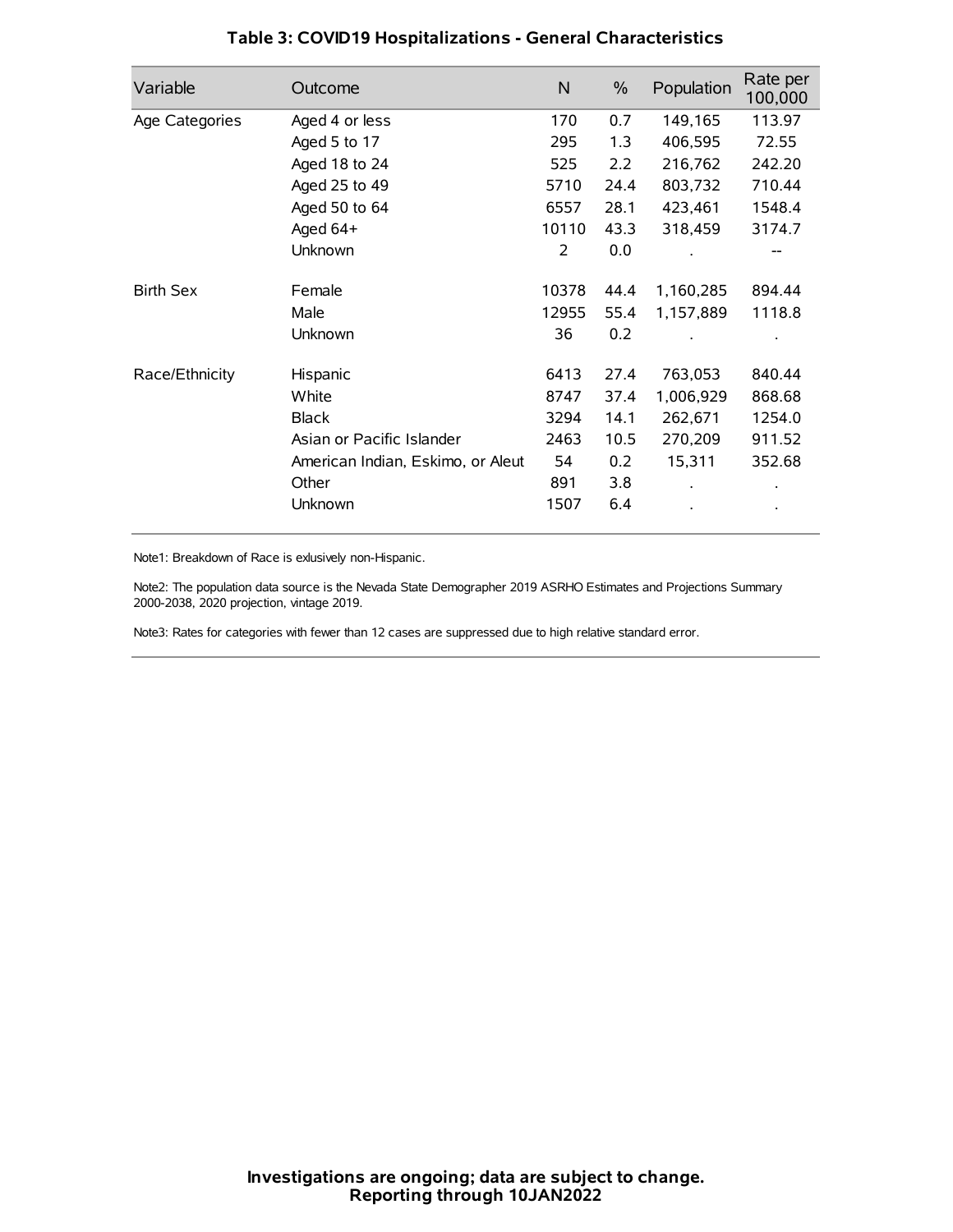| Variable                            | Outcome   | N     | $\frac{0}{0}$ |
|-------------------------------------|-----------|-------|---------------|
| Deceased                            | Yes       | 5590  | 23.9          |
|                                     | No        | 17779 | 76.1          |
| ICU                                 | Yes       | 5858  | 25.1          |
|                                     | <b>No</b> | 17511 | 74.9          |
| Intubated                           | Yes       | 2784  | 11.9          |
|                                     | No        | 20585 | 88.1          |
| <b>Underlying Medical Condition</b> | Yes       | 14299 | 61.2          |
|                                     | No        | 9070  | 38.8          |
| Hypertension                        | Yes       | 8232  | N/A           |
| Immunocompromised                   | Yes       | 513   | N/A           |
| Chronic Heart Disease               | Yes       | 2901  | N/A           |
| Chronic Liver Disease               | Yes       | 304   | N/A           |
| Chronic Kidney Disease              | Yes       | 1971  | N/A           |
| <b>Diabetes</b>                     | Yes       | 6128  | N/A           |
| Neurologic/Neurodevelopmental       | Yes       | 1039  | N/A           |
| Chronic Lung Disease                | Yes       | 3504  | N/A           |
| <b>Historically Healthy</b>         | Yes       | 4453  | N/A           |
| Other                               | Yes       | 5758  | N/A           |

# **Table 4: COVID19 Hospitalizations - Morbidity**

Note1: Underlying Medical Condition is any identified health condition.

Note2: The breakdown of health conditions are not mutually exlusive (i.e., a person can have more than one risk factor).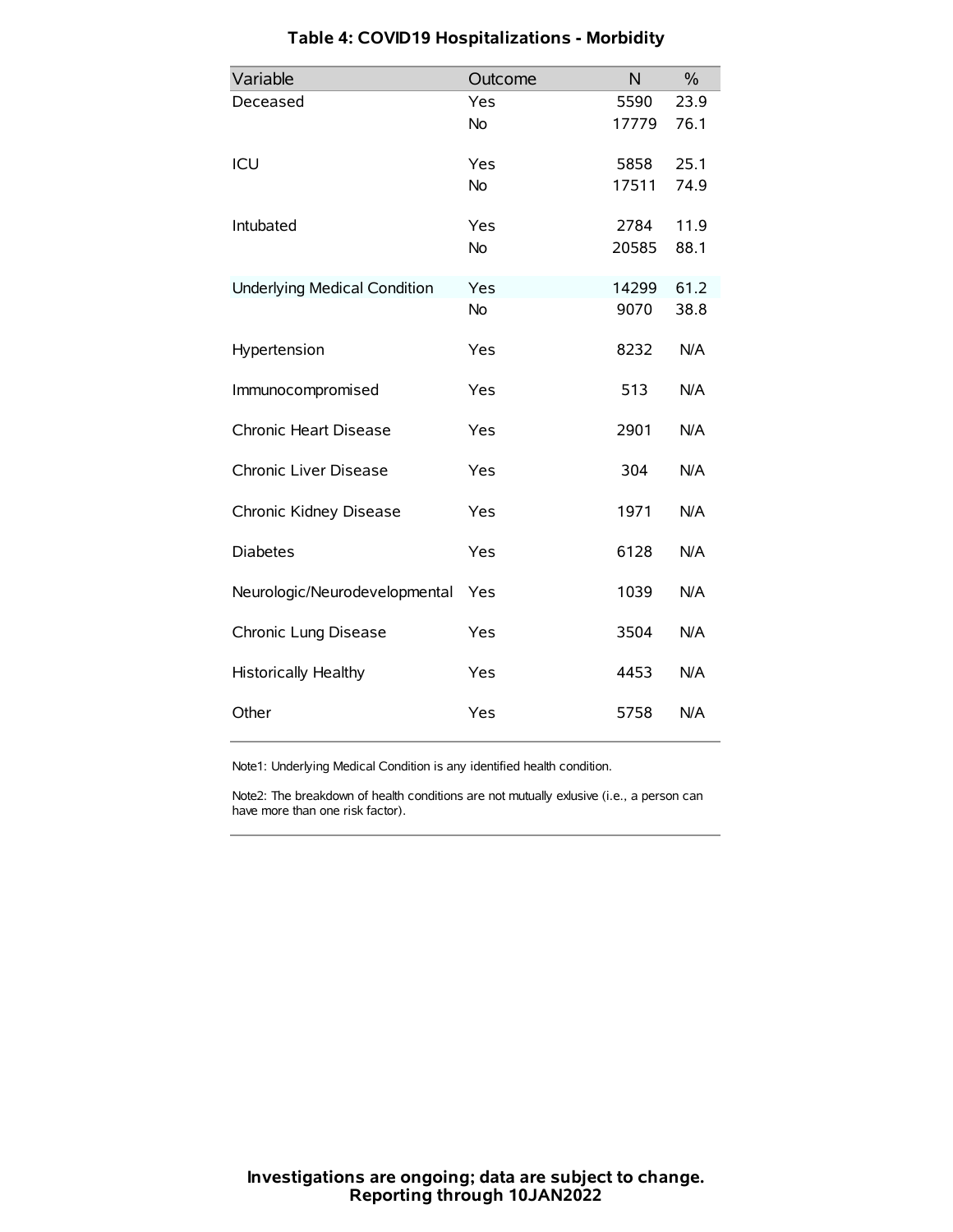| Variable         | Outcome                           | N    | $\%$ | Population | Rate per<br>100,000 |
|------------------|-----------------------------------|------|------|------------|---------------------|
| Age Categories   | Aged 4 or less                    | 1    | 0.0  | 149,165    |                     |
|                  | Aged 5 to 17                      | 5    | 0.1  | 406,595    |                     |
|                  | Aged 18 to 24                     | 15   | 0.2  | 216,762    | 6.92                |
|                  | Aged 25 to 49                     | 603  | 9.2  | 803,732    | 75.02               |
|                  | Aged 50 to 64                     | 1490 | 22.7 | 423,461    | 351.86              |
|                  | Aged 64+                          | 4457 | 67.8 | 318,459    | 1399.6              |
| <b>Birth Sex</b> | Female                            | 2530 | 38.5 | 1,160,285  | 218.05              |
|                  | Male                              | 4031 | 61.3 | 1,157,889  | 348.13              |
|                  | Unknown                           | 10   | 0.2  |            |                     |
| Race/Ethnicity   | Hispanic                          | 1639 | 24.9 | 763,053    | 214.80              |
|                  | White                             | 3094 | 47.1 | 1,006,929  | 307.27              |
|                  | <b>Black</b>                      | 839  | 12.8 | 262,671    | 319.41              |
|                  | Asian or Pacific Islander         | 860  | 13.1 | 270,209    | 318.27              |
|                  | American Indian, Eskimo, or Aleut | 22   | 0.3  | 15,311     | 143.68              |
|                  | Other                             | 82   | 1.2  |            | $\bullet$           |
|                  | Unknown                           | 35   | 0.5  |            | $\bullet$           |

### **Table 5: COVID19 Deaths - General Characteristics**

Note1: Breakdown of Race is exlusively non-Hispanic.

Note2: The population data source is the Nevada State Demographer 2019 ASRHO Estimates and Projections Summary 2000-2038, 2020 projection, vintage 2019.

Note3: Rates for categories with fewer than 12 cases are suppressed due to high relative standard error.